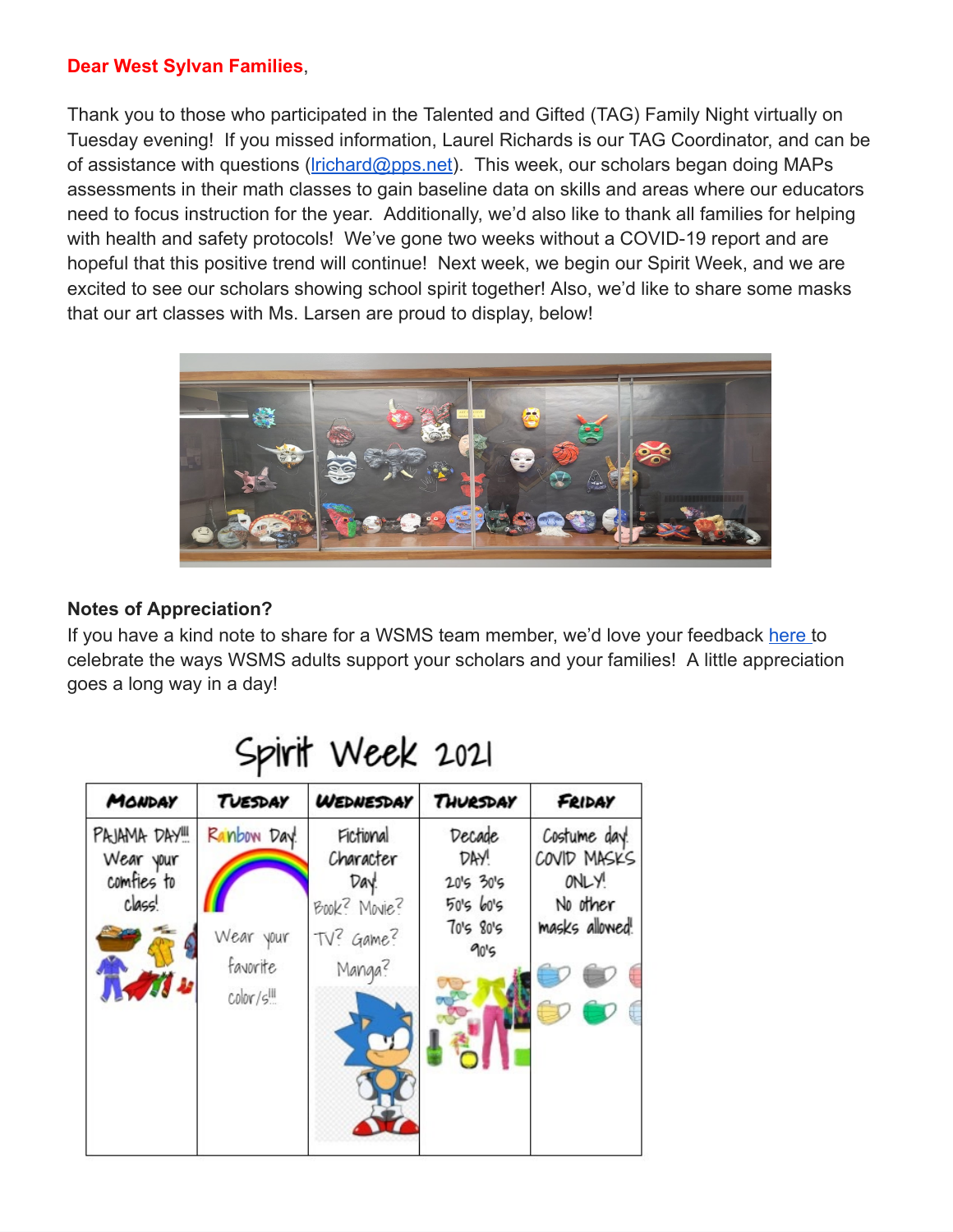### **WSMS 1st Annual Band Fundraiser:**

From 12-3 p.m. on November 13th, our WSMS Foundation will sponsor the 1st Annual Band Fundraiser to raise funds for percussion kits for young musicians. A recycling opportunity to drop off any e-waste you have from your residences will be part of the day. All items without freon can be recycled for free on this day. Some of our band members will play music and are excited to showcase their skills for the first time this year! Spread the word to your friends and family members to come donate! There is a set goal for \$5000 to fund twelve percussion kits and the ongoing ordering of instruments to expand the band program. Even larger items, such as old televisions and computers can be recycled. Feel free to use this event to do some fall cleaning!

### **Picture Day:**

October 28th will be our next opportunity for scholars and staff to take a school picture. This is an opportunity *only* for scholars who did not already take a picture (not an opportunity for a retake). ID cards will be passed out to our scholars after all pictures have been captured.

### **Yearbooks:**

Our Yearbook staff is starting to collect pictures for this year's issue. Did you know it's easy to share photos to be included in the Yearbook? Just go to [hjeshare.com](https://hjeshare.com/eShare/) and enter the code **sylvan22** to upload your photos (use all lower case for the code). MASKS OFF please. We want to see their shining faces in the yearbook! Be sure to accurately label each photo with the student's name and grade. There's no guarantee every photo will be included in the book, but we will try our best. [Tutorial](https://herffjones.wistia.com/medias/h1e7m2ythz) for using eShare. [Tutorial](https://herffjones.wistia.com/medias/62ap3qbbp3) for using eShare from your phone.

All sales of yearbooks will be pre-ordered directly through an outside company. Yearbooks will not be purchased through the school. To order your yearbook, go to vearbookordercenter.com and enter code 6339.

## **West Sylvan Carpool Survey:**

We have created a survey in which families may opt into sharing information with each other for coordinating carpooling. This is a community communication tool to be used by families who opt in. *West Sylvan staff will not be managing carpooling communication*, as you can imagine, though we thought this tool could be helpful to connect families together who have this need or are able to provide assistance to others, or both. Please fill out the [survey](https://forms.gle/kBphkhYJcXz347qv7) if you are interested in either seeking or providing carpooling, or both. Please be sure to follow safety and masking precautions whenever carpooling with members outside of your household.

#### **WSMS Scholar Led Clubs:**

Counselors and Educators have been working with our scholars to get scholar-led clubs up and running! Please look here for the various clubs that have started already, and encourage your scholars to get involved in a club on campus! If a club that represents your scholars' interests is not listed, we also encourage scholars to start their own club! A growing list is below:

| <b>Name of Club</b>       | Date(s)/Time(s)       | <b>ILocation</b> | <b>Adult Contact</b>                |
|---------------------------|-----------------------|------------------|-------------------------------------|
|                           | Wed. 7th Grade Lunch: |                  | 6th/8th graders: see Mr. Arce for a |
| Asian Student Union (ASU) | 112:15                | <b>IRm 140</b>   | lpass                               |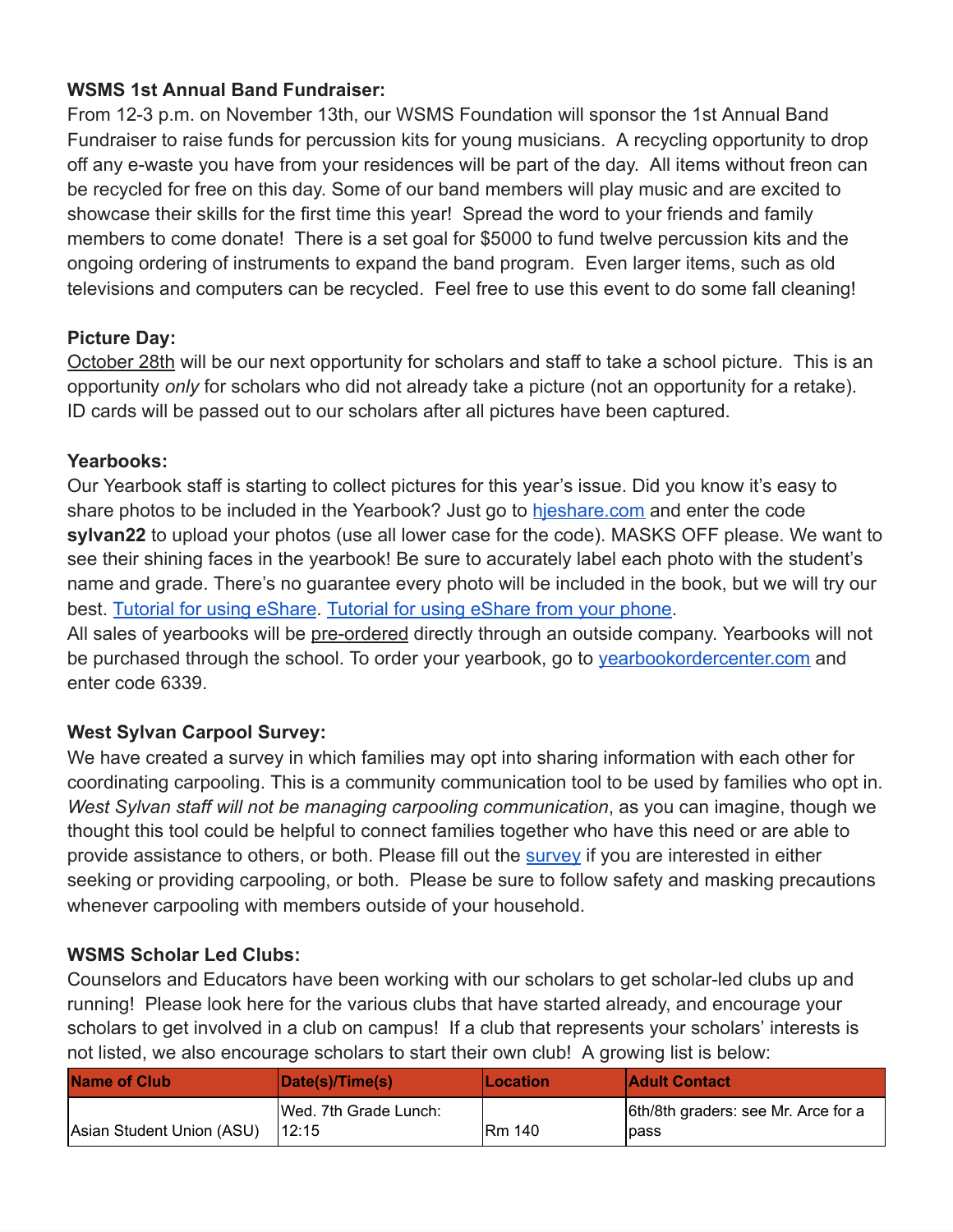| <b>Black Student Union (BSU)</b>                           | Wed. 8th Grade Lunch: 1:15 Rm 106              |                                                                        | 6th/7th graders: see Ms. Axtman for<br>a pass                                                  |
|------------------------------------------------------------|------------------------------------------------|------------------------------------------------------------------------|------------------------------------------------------------------------------------------------|
| Choir Club                                                 | Wed/Fri 8:15-9 a.m.                            | Rm 138                                                                 | Lisa Riffel : <i>Iriffel@pps.net</i> or link                                                   |
| <b>Climate Action Club</b>                                 | Wed. 8th Grade Lunch: 1:15 Rm 24               |                                                                        | Mr. Sauer for details                                                                          |
| <b>Craft Club</b>                                          | Thurs. Lunches                                 | <b>Rm</b> 106                                                          | Ms. Rebecca for details in<br><b>Counseling Office</b>                                         |
| Drama Club (at capacity)                                   | Tues/Thurs. Afterschool 4-6   Lower Gym Stage  |                                                                        | Information at<br>westsylvandrama.com                                                          |
| Filmmakers' Club                                           | Tues/Thur: 8th Grade Lunch   Library classroom |                                                                        | See Dr. Hunt for details                                                                       |
| <b>Gender Sexuality Alliance</b><br>(GSA)                  | Tues, Lunches                                  | 6th grade: Rm 12;<br>7th grade: Rm 106; vcrosby@pps.net,<br>8th Rm 126 | See Ms. Crosby, Ms. Richards, Ms.<br>Rebecca for details:<br>Irichards@pps.net; rcohen@pps.net |
| Lego Robotics                                              | Wed. and Thurs, 4-5                            | Room 144                                                               | Contract Ms. Wierth:<br>dwierth@pps.net for details                                            |
| Lunch and Games Club                                       | Wed. 6th/7th grade lunches                     | 6th Room 11 7th<br>Rm 138                                              | Stacie Tew: stew@pps.net                                                                       |
| Movimiento Estudiantil<br>Chicano de Aztlán<br>(M.E.Ch.A.) | Mon. 12:15                                     | Room 138                                                               | See Mr. Almeida for more details:<br>ralmeida@pps.net                                          |
| Speech and Debate                                          | Fri 4:15 (virtually)                           | Virtual                                                                | Complete link                                                                                  |

## **WSMS Foundation Fundraisers:**

Please support our WSMS Foundation! Every contribution helps our school by allowing us to fund important staff positions, as well as educational opportunities for your scholars! There are two fundraisers currently that you can consider supporting! The WSMS Foundation is taking any of your recyclable aluminum can donations, and will apply any funds raised toward renovations to our Counseling office. Please see our flyer here to "Save your [Empties!"](https://drive.google.com/file/d/14pkOdS__nV85KTj8x-1k21wFxJdu7Gin/view?usp=sharing) Feel free to drop off your bagged items to the back parking lot of the school.

Also, on November 13th from 12-3 p.m. in the school parking lot, the Foundation is doing our 1st Annual WSMS Band Fundraiser! Members from our student band classes are volunteering to play while families are invited to drop off any E-Waste items to be recycled. Proceeds from the e-waste recycling effort will go to the WSMS Band. We are hoping to fund twelve percussion kits (to start), with a goal of \$5000. You can find out more information about our WSMS Foundation and their amazing work for our scholars [here](https://www.westsylvanfoundation.com/).

## **Transportation:**

Your concerns are best shared directly with the transportation department related to cancellations. We have also created a survey [here](https://forms.gle/kBphkhYJcXz347qv7), where any families who are interested could add their information to connect and try to create a family-organized carpool. This would be something families organize together, if that helps with the current bus cancellations. Each morning we inform our educators of the various late buses, and scholars will not be penalized for being late due to these issues. Please continue to send your concerns directly to the transportation department. While we wish we could help, our office team cannot fix any of these delays or shortages in driver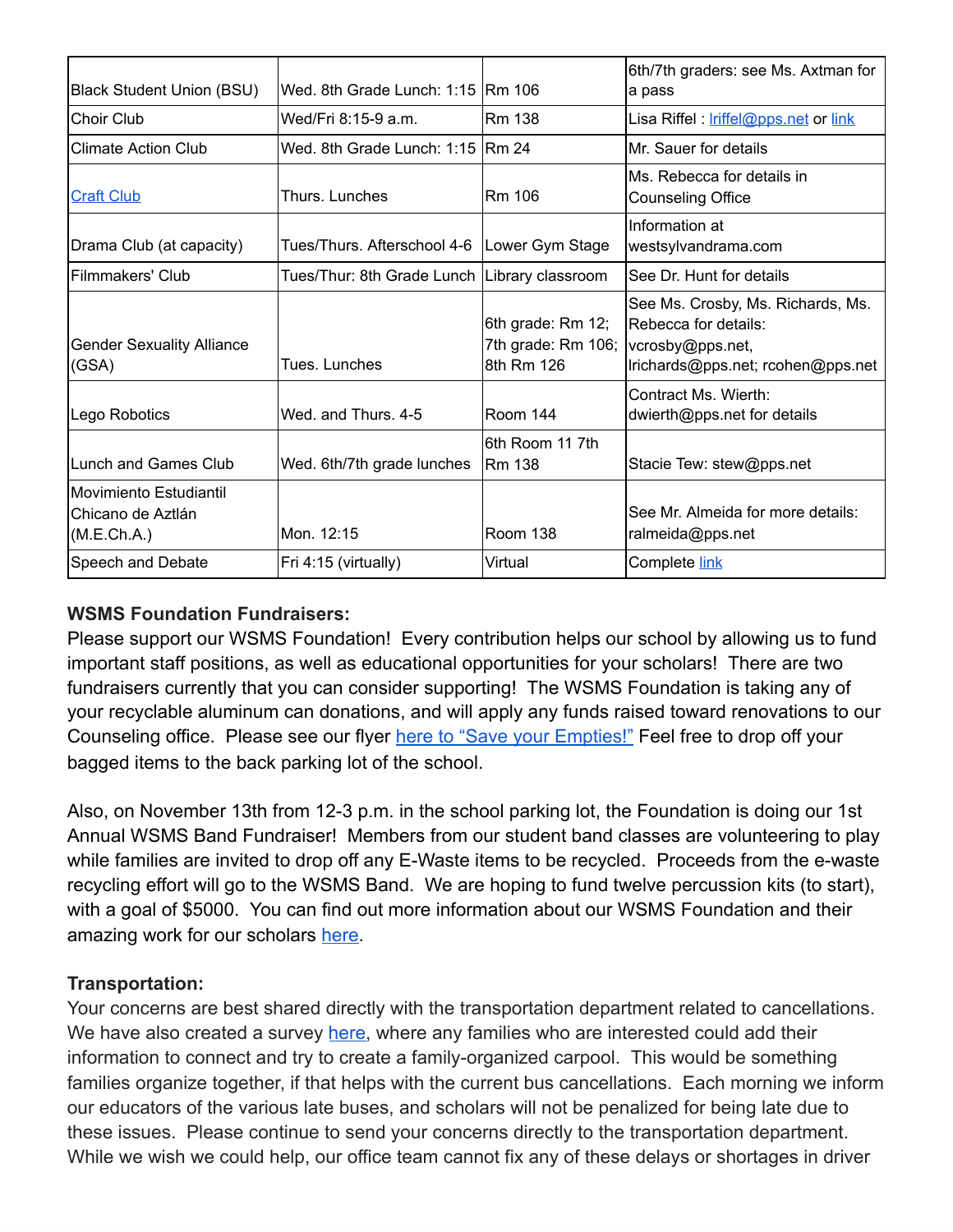staffing. The good news is that with a recent raise offered to transportation, the transportation department anticipates many new hires coming aboard to help with the driver shortage, and they are in training now. [Here](https://www.pps.net/Page/115) is the direct link to contact the PPS transportation team.

## **Our Neighbors and Parking Enforcement Message from Beaverton PD:**

Please take care not to block our neighbors' driveways when picking up and dropping off your scholars. Beaverton PD officers are ticketing anyone parked illegally around the school, before and after school. Please read the street signs. We're told that sitting in your vehicle during "no parking" times may result in a ticket. Just passing this along, as this piece is a Beaverton PD decision, and our neighbors are sending in complaints.

## **School COVID updates:**

We are grateful to report that we haven't had another positive COVID-19 case reported for two weeks! Our standard operating procedure is to notify everyone when a positive COVID-19 case is confirmed through MESD, *even if your scholar was not a close contact*. Sharing a class does not meet the threshold for being a close contact. We also do not manage outside sports contacts or the notifications with private sports teams. We depend on families to self-report to our office in a timely manner when there is a positive COVID-19 case in the family. When a positive COVID-19 case is reported, the following may prevent a scholar from being identified as needing to quarantine, which is why it's so important that we all continue to be safe:

- 1. Being fully vaccinated
- 2. Wearing a mask correctly and consistently
- 3. Practicing appropriate physical distancing

We understand that families may choose to self-quarantine, even without a recommendation or notification of a close contact. Those absences are also excused absences. We continue to work with both PPS leads and MESD leads to contact trace and exclude any staff members and scholars who may have been considered "close contacts," whether the contact could have been in classes, at lunch, on the bus, or in clubs. Anyone asked to quarantine is advised to stay home for 10 days from the date of the exposure *when they are not fully vaccinated*. *If fully vaccinated, scholars and staff who are symptom-free are not required to quarantine*. For each reported case, MESD reviews the details of the case and then gives us guidance on those exclusion dates. In addition to assigned classwork to complete remotely, this PPS website has been created with a variety of resources for continued remote learning [here](https://sites.google.com/pps.net/ppsquarantinelessons/home?authuser=0), in the case of a recommended quarantine.

# **Uploading Proof of Vaccinations:**

Families can also upload their scholars' vaccination status when they complete the yearly registration verification processes. Directions to upload items are [here](https://docs.google.com/document/d/1AxHhVVEjAqJxV1Vuh9PnfwkZHcp-Tde_x6iFOOEy58Y/edit) for Synergy: When families have items uploaded, this information shows up in Synergy under the documents tab on the student page for internal administrative review.

## **OHSU COVID Screening Kit Information:**

PPS has partnered with OHSU to arrange for weekly screening test kits which may arrive in the coming weeks; we don't yet know our exact date. In preparation for these screening kits, we are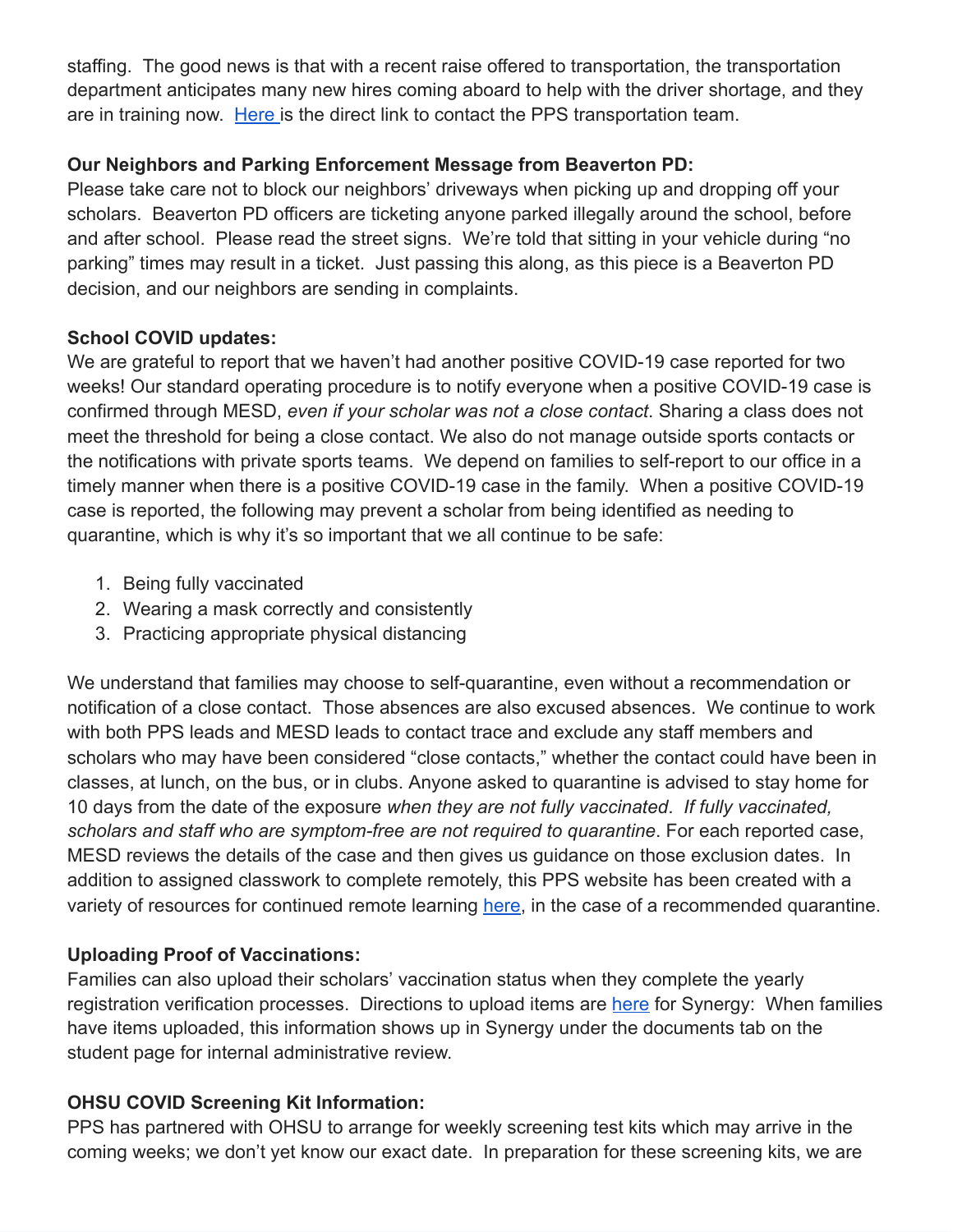sharing information below. This is an *opt-in process, and families would choose to consent to participate.* For multiple scholars in a household, we need signed consent forms for each scholar participating. We cannot issue kits until consent forms are returned to us and sent to OHSU. Scholars can drop off signed forms to our attendance window. Test kits are for non-symptomatic home screening only. Scholars would pick up a kit once a week, on Thursdays, test at home that evening, and return the kits the next morning to our school office. OHSU picks up the kits each Friday, processes them and sends results to families.

**Screening [Description](https://drive.google.com/file/d/12Z90ONF4FucYQEY1m9-dirsQF39L4si-/view?usp=sharing) Letter** OHSU [Information](https://drive.google.com/file/d/1c68pUs3D8wSuSpbB4BtpkbXNDaAs5TOt/view?usp=sharing) English Opt-In [Consent](https://drive.google.com/file/d/1NKzp7NpCNYH5kn2GMiXyKcxuNDartL3g/view?usp=sharing) Form

### **Safety Updates:**

We continue to practice the safety measures recommended through both our state and district operating procedures [here.](https://www.mkt-box.com/pps/backtoschool2021) MESD regularly updates a dashboard on the district website [here](https://www.pps.net/Page/17493). Key reminders are below, again, so that we continue to work together to keep our community safe:

- Masks are mandatory indoors and outdoors for all school staff, essential visitors and all scholars.
- No helium or mylar balloons allowed on campus, due to our antiquated fire alarm system which is triggered by these balloons.
- Please plan on your scholar eating lunch outdoors in our field area. As it gets cooler, scholars should dress for the weather. Eating indoors will *only* occur if weather conditions prevent outdoor eating. We have a plan for seating in cohorts and tracking attendance by seating, if and when we need to move indoors due to inclement weather.
- No assemblies or large indoor gatherings are allowed, with all larger school activities needing to be virtual.
- Only essential visitors may come into our buildings for less than 15 minutes, and they must be masked and check in through our Raptor Security screening system. Meetings between school educators and families will be offered virtually.
- If you are driving your scholar to campus, please plan on wishing them a successful day from the parking lot, as we won't be able to have families walking scholars to classrooms at this time.
- Continue to self-screen your scholar prior to sending them to campus. *If there are concerns about illness, your scholar should stay home.* Not sure what symptoms to screen for? [Here](https://drive.google.com/file/d/11JUUD1JteACFnaq61wBrtLFaTwgfvWVX/view?usp=sharing) is a tool to [reference.](https://drive.google.com/file/d/11JUUD1JteACFnaq61wBrtLFaTwgfvWVX/view?usp=sharing) Teachers will maintain Canvas classes (virtual information) if an absence occurs to help with sharing information. **Email teachers directly, if your scholar may need to miss several days of class for any reason so that they can develop a plan for homework with your family.**
- 3 feet of physical distance will be maintained, to the extent possible, during the school day. Our teachers have configured their classrooms to organize learning to meet the spacing guidelines. Band and choir will maintain 6-10 feet of distance when indoors.
- We continue to maintain a "symptom space" in our school in the event that anyone is displaying signs of illness, and we continue to follow district guidelines with families for reported cases of COVID, which includes a process for screening scholars, contact tracing